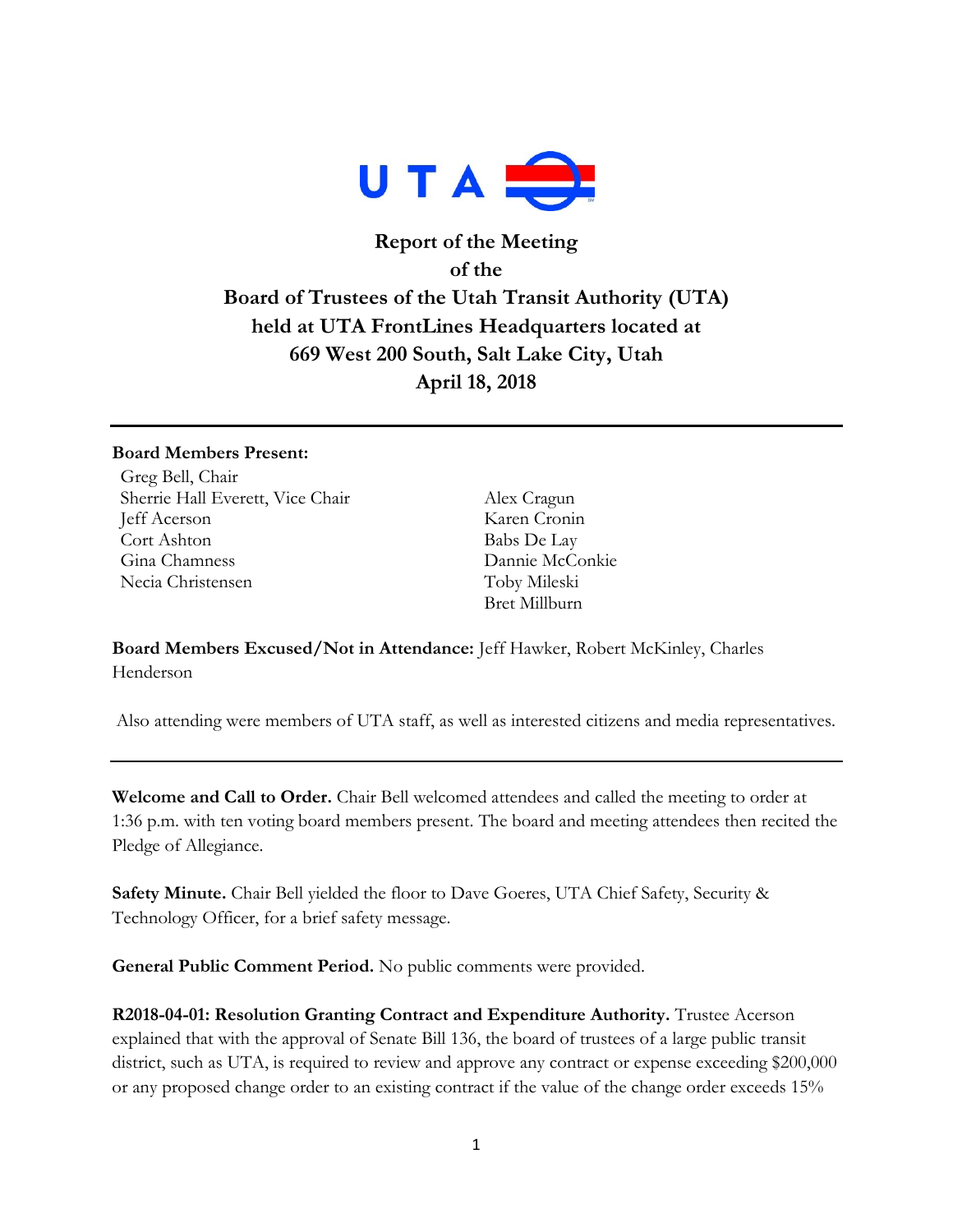of the total contract or brings the total contract to \$200,000 or more. "Emergency" is defined as "an urgent need for the goods or services if the Authority will sustain serious injury if the contract, expense, or change order is not approved immediately."

Trustee Mileski had questions regarding the first article in the resolution allowing the President/CEO/Executive Director to approve contracts, expenses, and change orders having a value less than \$200,000 and if it would be appropriate to include the chair's consent as well, for additional oversight. Trustee Millburn also asked if the Board could review on a monthly basis a financial report (ie: Treasurer's report) for ratification and also if the request by Trustee Mileski could be added to the resolution verbiage. This would include a list of all checks issued for that month. Jerry Benson explained that the resolution before the Board today is aligned with the specific parameters of SB136 and is only an interim process to get the Authority through to their next regular meeting on May 23rd. At that time the Board of Trustees will have the opportunity to define more specifically the process for review from May 23<sup>rd</sup> until a full-time board is seated next fall. The comments being provided today will be incorporated into the discussion of the Finance & Audit Committee as they develop a recommendation. Mr. Benson reiterated that today's resolution is intended to address key disbursements between now and May 23, 2018. He also provided additional information regarding what would entail an emergency expenditure (ie: rare cases of train derailment, major accidents, weather events, etc.). Mr. Benson provided information regarding a former emergency of less than \$200,000 when a Trax train derailed at the Vivint Arena. Another example was presented of a windstorm in Farmington several years ago which incurred invoices in excess of \$1,000,000 over a period of time to get 100% back up and operational.

Trustee Acerson asked that all trustees bring forth any comments or suggestions prior to their next Finance and Audit Committee meeting on May 9<sup>th</sup>.

Public Comment. No public comment was given.

**Board Action.** A motion to approve resolution R2018-04-01 was made by Trustee Acerson and seconded by Trustee Chamness. The motion carried by unanimous consent.

### **R2018-04-02: Resolution Continuity of Legal Services.** Kim Ulibarri, Chief People Officer,

Kim Ulibarri presented this item to the Board, requesting an exception to Executive Limitations Policy 2.1.5 and Corporate Policy 1.1.7, allowing the Authority to ensure continuity of legal services by allowing attorneys who separate from UTA in the future to continue working on UTA matters on an as-needed contract basis, as determined by UTA. Ms. Ulibarri explained that the Agency is in ongoing discussions with the Attorney General's office to develop a transition plan, including the shared goal of continuity of legal services until such time as a transition can effectively take place. Although the AG's office is aware of the Agency's efforts to retain counsel, Ms. Ulibarri clearly stated that the Attorney General's office is not driving this request.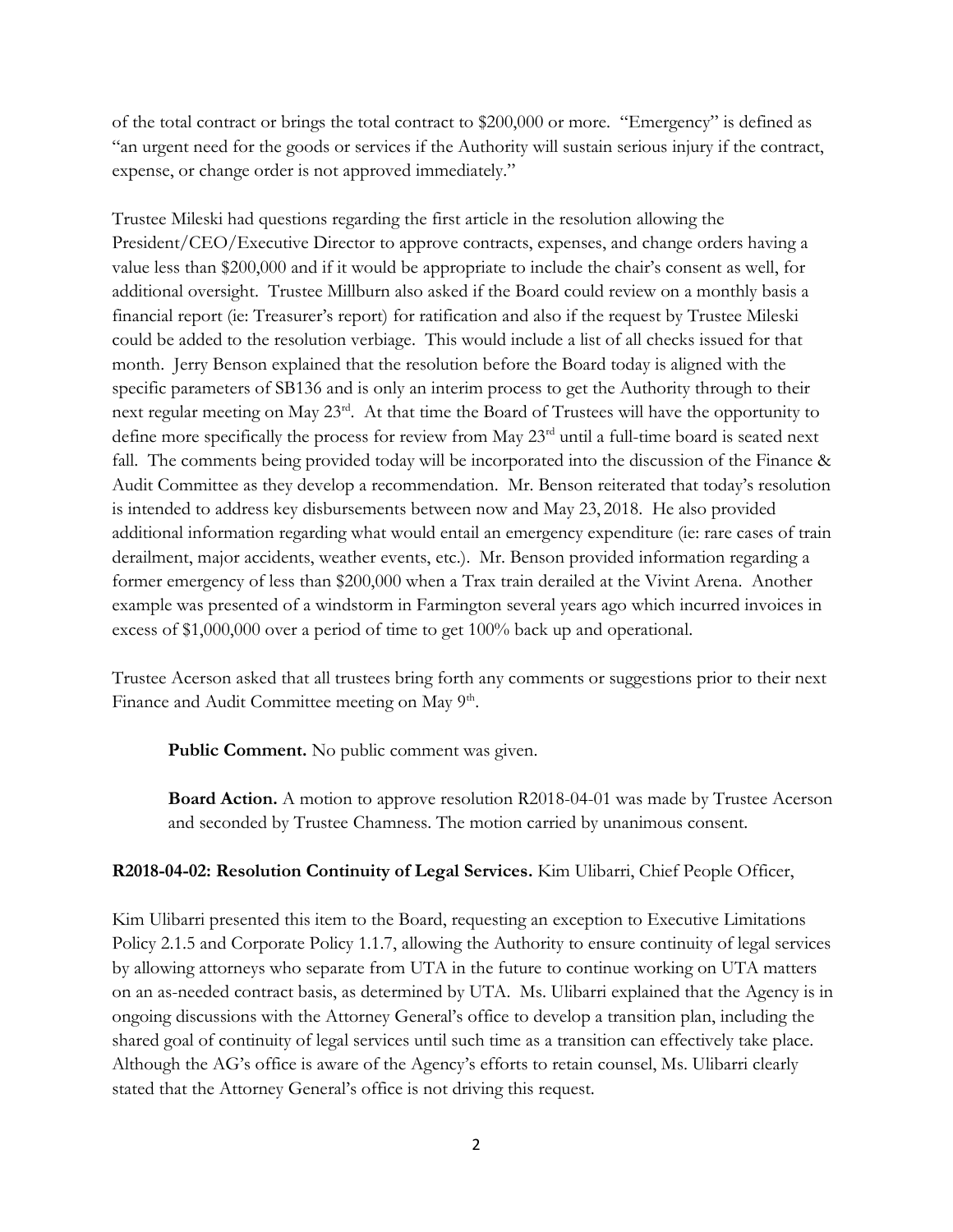Trustee Millburn asked what kind of circumstance would require contracting with former agency counsel and expressed concern about the potential scope of this work. Chair Bell explained that there are several of the UTA attorneys which we know will be leaving prior to July 2019. Because we are still working on a transition plan with the Attorney General to prepare for a definitive transition date, this resolution helps ensure UTA's ability to have both the continuity and specialized expertise of legal counsel during this transition. Examples were offered of the potential of losing specialized counsel during the litigation process. Any contracting must fit within our current budget approved by the board.

Mr. Blakesley explained that they had meetings with the AG's office to discuss when the AG's office assumes responsibility for the Authority. There is a bridge in legal services between now and when the transition of legal representation takes effect. He added that he'd anticipate any decision to procure legal services would be reviewed by the party overseeing legal representation. The discussion clarified that the intent of this resolution is simply to not leave UTA exposed on legal matters during this period of transition.

Trustee Walker expressed his opinion that this resolution/proposal should not be coming from the Authority, but rather from the Attorney General's office as a written agreement. Trustee DeLay opined that it would be helpful to have someone from the Attorney General's office attending our board meetings. It was noted that SB136 provides for the Agency and Attorney General's Office to develop a transition plan by November 30, 2018.

**Public Comment.** The Chair opened the floor for Public Comment and no comment was given.

**Board Action.** A motion to approve resolution R2018-04-02 as presented was made by Trustee Hall Everett along with an invitation for the Attorney General's office to address anything they would like to have changed by initiating that discussion for review at our next board meeting. The motion was seconded by Trustee Chamness. The motion carried by majority consent with two nay votes by Trustee Walker and Trustee Millburn.

**Closed Session.** Chair Bell indicated there was a matter to be discussed in closed session relative to the character, professional competence, physical, or mental health of an individual. A motion to move into closed session was made by Trustee Cragun and seconded by Trustee Walker. The motion carried by unanimous consent and the board moved into closed session at 2:19 p.m.

Trustee Chamness left the meeting at 3:00 p.m., during the closed session.